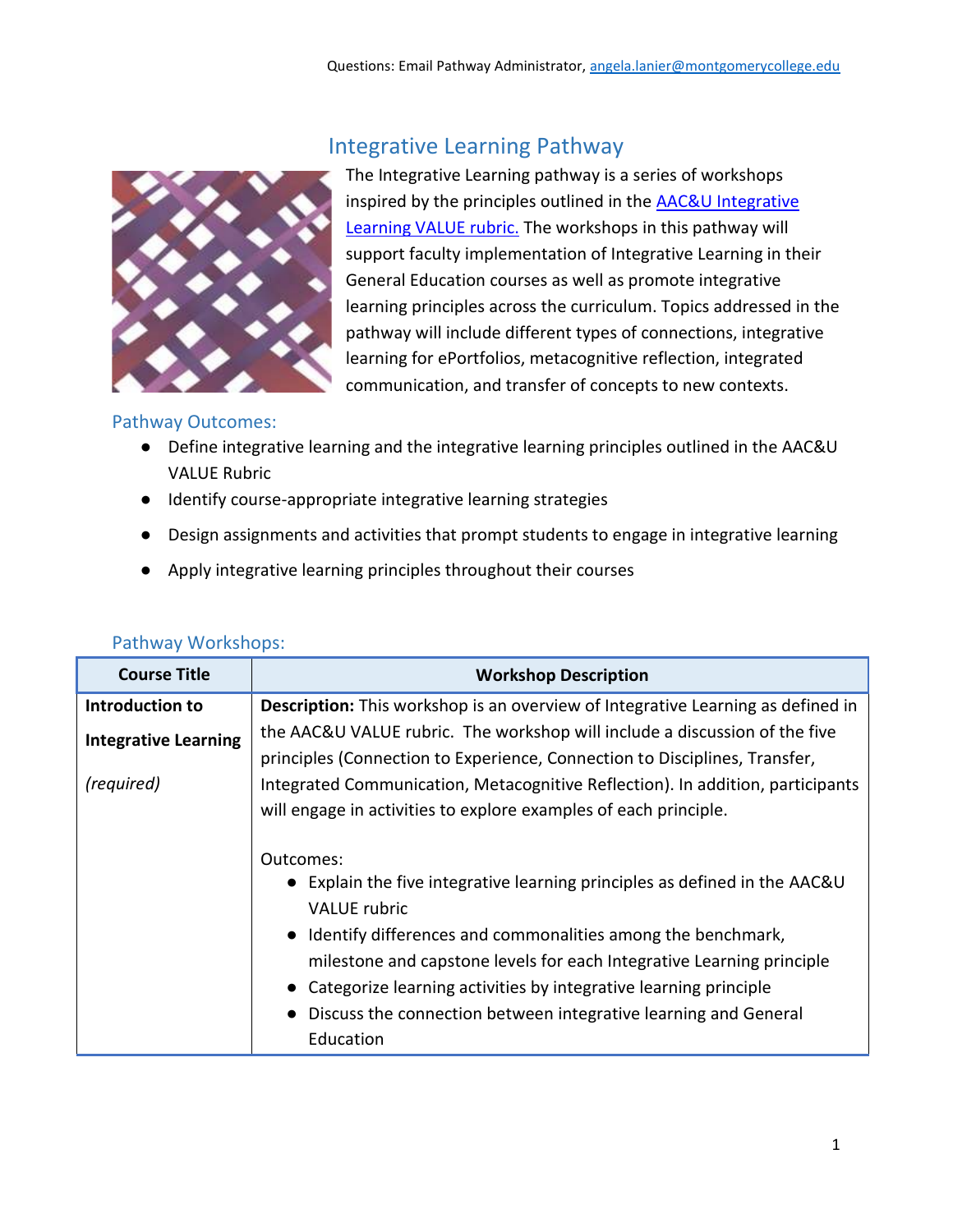| <b>Description:</b> Explore how ePortfolios support student learning by promoting                                                                                                                                                                                                                                                                                                                                                                                                          |
|--------------------------------------------------------------------------------------------------------------------------------------------------------------------------------------------------------------------------------------------------------------------------------------------------------------------------------------------------------------------------------------------------------------------------------------------------------------------------------------------|
| the synthesis of learning, development of metacognitive skills and intentional                                                                                                                                                                                                                                                                                                                                                                                                             |
| decision-making. As part of this session, we will discuss strategies for                                                                                                                                                                                                                                                                                                                                                                                                                   |
| integrating ePortfolios into a course and support resources available to faculty,                                                                                                                                                                                                                                                                                                                                                                                                          |
| staff, and students. Finally, we will share opportunities and resources for                                                                                                                                                                                                                                                                                                                                                                                                                |
| joining the existing ePortfolio pilot.                                                                                                                                                                                                                                                                                                                                                                                                                                                     |
| Outcomes: Participants will be able to<br>Explain the benefits of ePortfolios for student learning and how<br>program-level ePortfolios support student success and completion<br>Explain the difference between different types of ePortfolios<br>Explain how ePortfolios can be used to support metacognitive skills and<br>$\bullet$<br>integrative learning<br>Identify strategies for integrating ePortfolios into a course<br>$\bullet$<br>Describe ePortfolio pedagogy<br>$\bullet$ |
| Identify ways to participate in the ePortfolio pilot                                                                                                                                                                                                                                                                                                                                                                                                                                       |
| Workshop Description: Metacognition-getting students to think about their                                                                                                                                                                                                                                                                                                                                                                                                                  |
| own thinking and learning- is important to their success. Metacognitive                                                                                                                                                                                                                                                                                                                                                                                                                    |
| practices include identifying steps and materials required to complete an                                                                                                                                                                                                                                                                                                                                                                                                                  |
| assignment successfully; reflecting on and assessing one's performance; taking                                                                                                                                                                                                                                                                                                                                                                                                             |
| ownership for successes and failures; identifying opportunities to transfer                                                                                                                                                                                                                                                                                                                                                                                                                |
| skills; and adjusting approaches to maximize learning and performance. In this<br>workshop, participants will learn more about metacognition and strategies to                                                                                                                                                                                                                                                                                                                             |
| integrate metacognitive practices into their courses.                                                                                                                                                                                                                                                                                                                                                                                                                                      |
|                                                                                                                                                                                                                                                                                                                                                                                                                                                                                            |
| Outcomes:                                                                                                                                                                                                                                                                                                                                                                                                                                                                                  |
| Define metacognition                                                                                                                                                                                                                                                                                                                                                                                                                                                                       |
| Communicate the benefits of practicing metacognition on student                                                                                                                                                                                                                                                                                                                                                                                                                            |
| success                                                                                                                                                                                                                                                                                                                                                                                                                                                                                    |
| Evaluate various metacognitive strategies and activities                                                                                                                                                                                                                                                                                                                                                                                                                                   |
| Plan at least two metacognitive activities to use in class<br>Consider how to use the Reflection and Self-Assessment segment of                                                                                                                                                                                                                                                                                                                                                            |
| the AAC&U Integrative Learning VALUE rubric to evaluate student work                                                                                                                                                                                                                                                                                                                                                                                                                       |
|                                                                                                                                                                                                                                                                                                                                                                                                                                                                                            |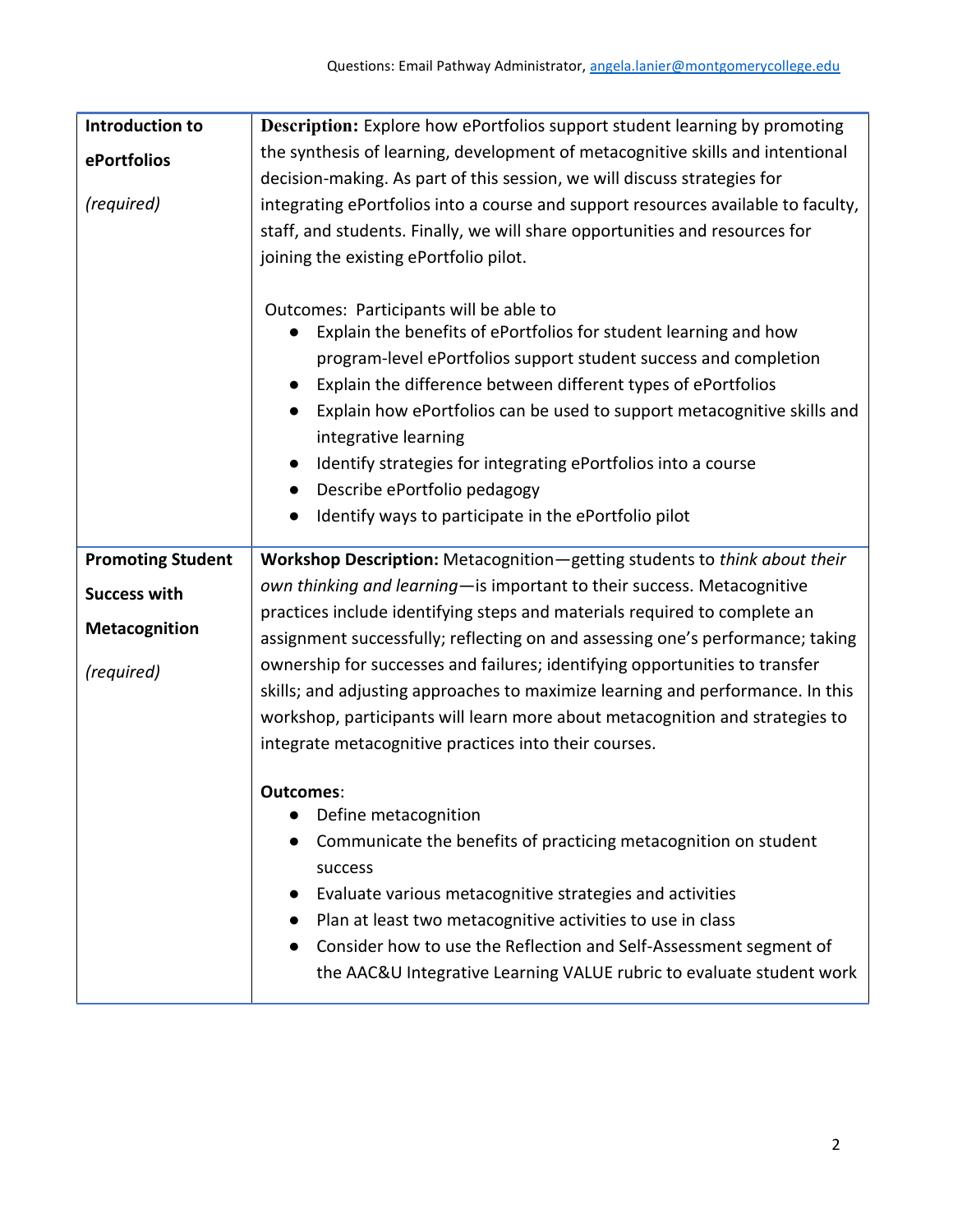| <b>Creating Connected</b> | <b>Description:</b> Effective faculty guide students to make relevant connections                                                                                                                                                                                                                                                                                                                                                                                                                           |
|---------------------------|-------------------------------------------------------------------------------------------------------------------------------------------------------------------------------------------------------------------------------------------------------------------------------------------------------------------------------------------------------------------------------------------------------------------------------------------------------------------------------------------------------------|
| <b>Learning</b>           | between what they learn in classes, extracurricular activities, and the world                                                                                                                                                                                                                                                                                                                                                                                                                               |
| <b>Experiences</b>        | around them. In this workshop, we will explore the benefits of making                                                                                                                                                                                                                                                                                                                                                                                                                                       |
| (elective)                | personal, discipline, and real-world connections to increase student learning<br>and retention. In addition, we will unpack the "making connections" principles<br>from the AAC&U Integrative Learning VALUE rubric and demonstrate what the<br>principles look like in practice.                                                                                                                                                                                                                           |
|                           | <b>Outcomes:</b>                                                                                                                                                                                                                                                                                                                                                                                                                                                                                            |
|                           | Compare and contrast the different types of integrative learning<br>connections                                                                                                                                                                                                                                                                                                                                                                                                                             |
|                           | Identify differences and common elements among the benchmark,<br>$\bullet$<br>milestone and capstone levels for each integrative learning principle<br>Explore how students can connect complex issues within a subject to<br>$\bullet$<br>each other, to their majors and to life experiences<br>Draft sample assignments or activities that emphasize connections<br>Consider how to use the "making connections" segments of the AAC&U<br>Integrative Learning VALUE rubric to evaluate student learning |
| <b>Beyond the</b>         | Description: Student success goes beyond the grades students earn on course                                                                                                                                                                                                                                                                                                                                                                                                                                 |
| <b>Classroom:</b>         | assignments. Successful students can transfer what they learn to facilitate                                                                                                                                                                                                                                                                                                                                                                                                                                 |
| <b>Adapting and</b>       | understanding of and solve real-world problems. This workshop will encourage                                                                                                                                                                                                                                                                                                                                                                                                                                |
| <b>Applying Course</b>    | faculty to guide students from classroom practice to real-world                                                                                                                                                                                                                                                                                                                                                                                                                                             |
| <b>Skills</b>             | implementation of course skills, abilities, theories, and methodologies.                                                                                                                                                                                                                                                                                                                                                                                                                                    |
| (elective)                | <b>Outcomes:</b><br>Identify the most transferable skills, abilities, theories, methodologies<br>in their courses<br>Create classroom assignments for students to practice and build                                                                                                                                                                                                                                                                                                                        |
|                           | confidence in the transferable skills                                                                                                                                                                                                                                                                                                                                                                                                                                                                       |
|                           | Brainstorm ways to link students to opportunities to use and apply the<br>skills outside of the classroom                                                                                                                                                                                                                                                                                                                                                                                                   |
|                           | Consider how to use the Transfer segment of the AAC&U Integrative<br>Learning VALUE rubric to give students feedback for their work beyond<br>the classroom                                                                                                                                                                                                                                                                                                                                                 |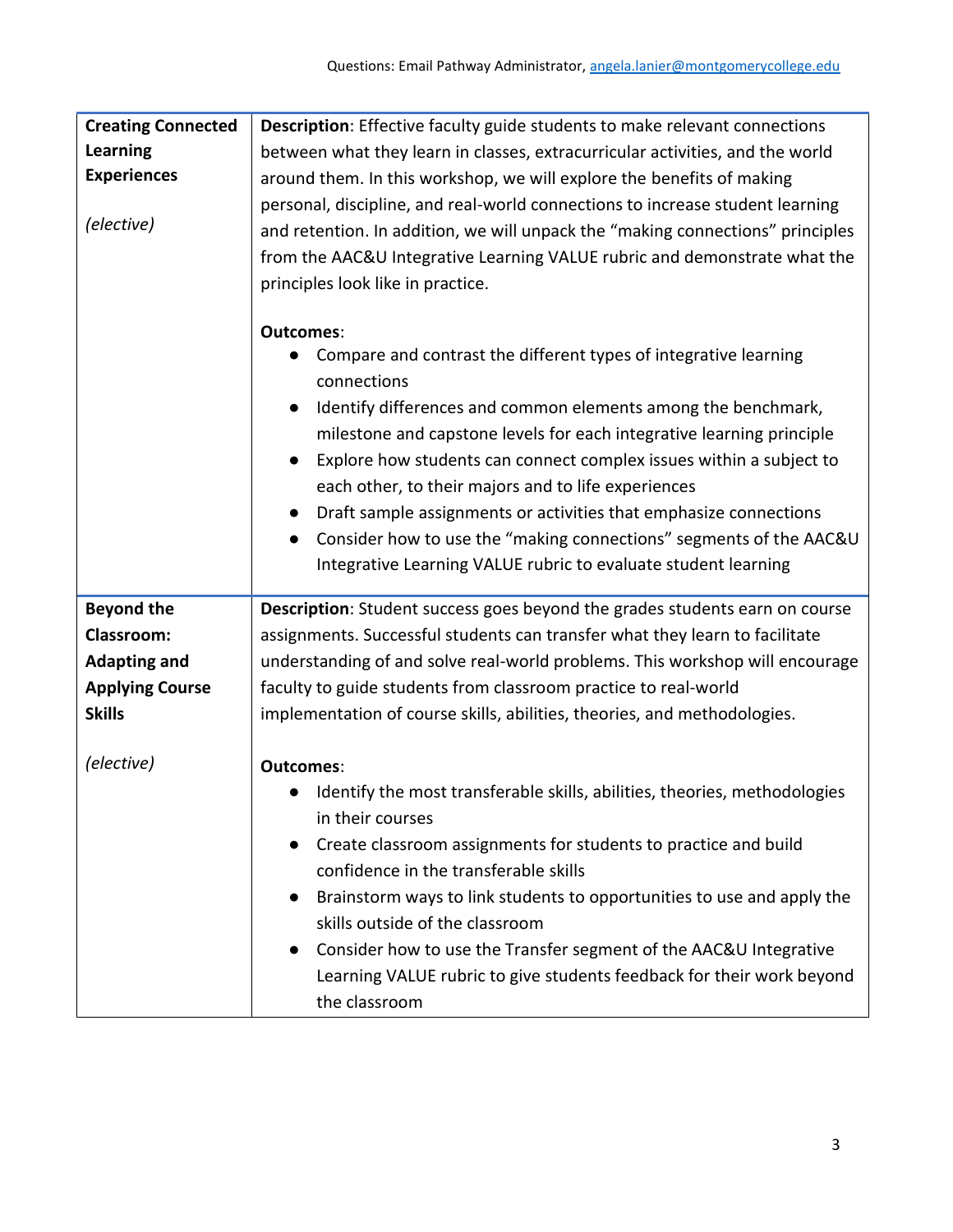| Integrated                  | Description: From essays to lab reports and beyond, students need to engage       |
|-----------------------------|-----------------------------------------------------------------------------------|
| <b>Communication:</b>       | in decision-making about what to include in and how best to present their         |
| <b>Linking Form to</b>      | message. Integrated communication involves aligning content and format in         |
| <b>Function</b>             | different contexts. In this workshop, participants will discuss the principle of  |
|                             | Integrated Communication and begin to apply it to an assignment or activity.      |
| (elective)                  |                                                                                   |
|                             | <b>Outcomes:</b>                                                                  |
|                             | Define integrated communication                                                   |
|                             | Identify differences and common elements among the benchmark,<br>$\bullet$        |
|                             | milestone and capstone levels of Integrated Communication                         |
|                             | Model for students the importance of aligning content (e.g. sources,<br>$\bullet$ |
|                             | message, information) and form (text, visual, etc.) that is meaningful to         |
|                             | the audience and purpose                                                          |
|                             | Explore resources that support students' development of integrated<br>$\bullet$   |
|                             | communication competency                                                          |
|                             | Draft or revise an assignment or activity to increase opportunities for           |
|                             | integrated communication                                                          |
|                             | Consider how to use the Integrated Communication segment of the                   |
|                             | AAC&U Integrative Learning VALUE rubric to evaluate student work                  |
|                             |                                                                                   |
| <b>Integrative Learning</b> | Any MC workshop with this designation can count as a pathway elective.            |
| in Action                   | These workshops feature faculty highlighting a topic that demonstrates the        |
|                             | integration of two or more disciplines. Participants may attend as many of        |
| (elective)                  | these sessions as they wish; however, only one Integrative Learning in Action     |
|                             | workshop can fulfill a pathway elective.                                          |
| <b>Integrative Learning</b> | The Integrative Learning showcase will feature faculty highlighting specific      |
| Showcase                    | integrative learning assignments from their courses. Each faculty will identify   |
|                             | the relevant integrative learning principles, share successes and challenges of   |
| (elective)                  | preparing and implementing the assignment and explain how they assess the         |
|                             | assignment, including use of the Integrative Learning VALUE rubric.               |
| Any MC ePortfolio           | Workshop descriptions and outcomes will vary. Check for new additions in MC       |
| workshop beyond             | Learns and watch for flyers. Only one ePortfolio workshop beyond                  |
| <b>Introduction to</b>      | Introduction to ePortfolios can fulfill a pathway elective.                       |
| ePortfolios                 |                                                                                   |
|                             |                                                                                   |
| (elective)                  |                                                                                   |
|                             |                                                                                   |